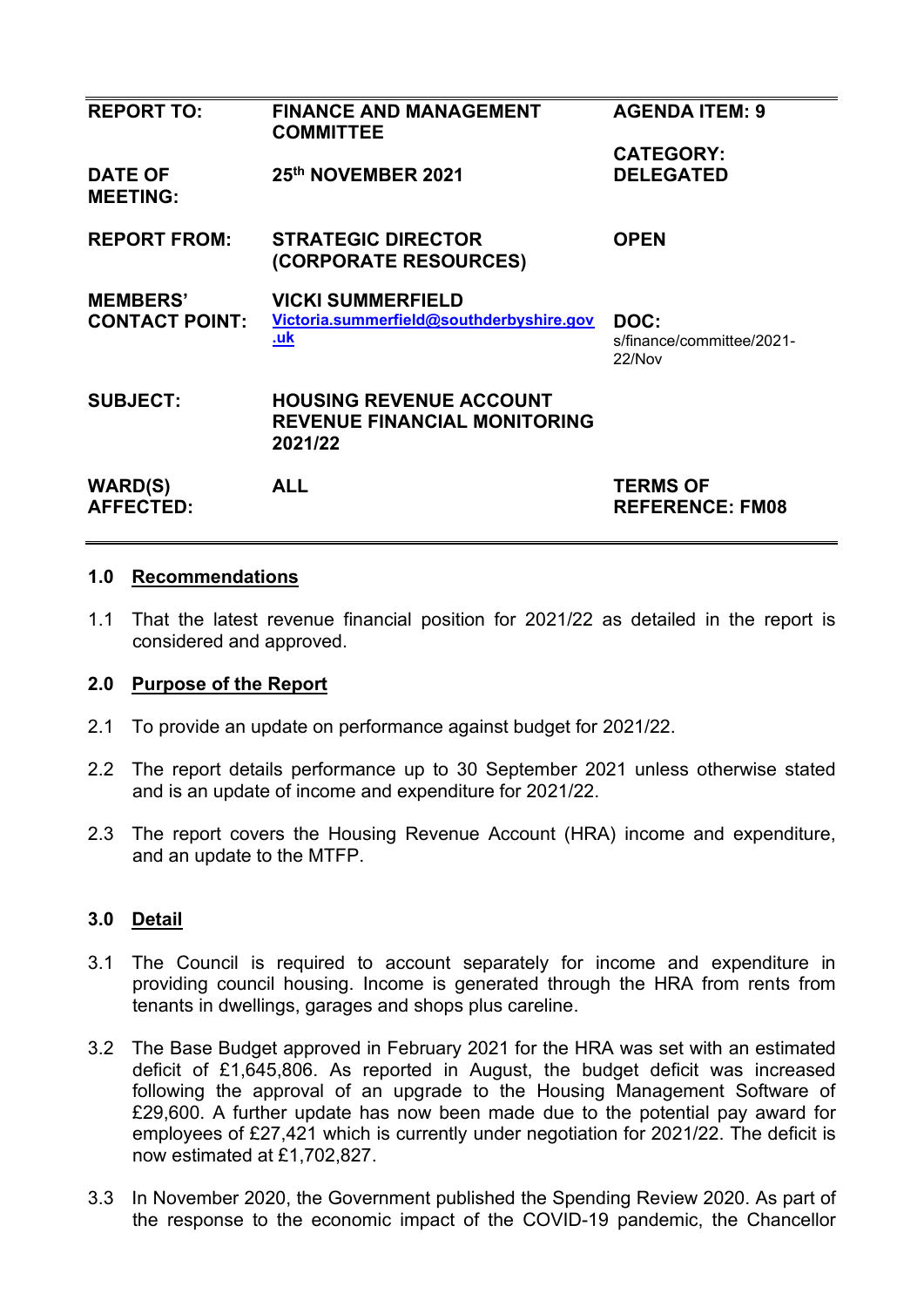announced that public sector pay increases would be paused for 2021/22, with the exception of NHS staff.

- 3.4 Negotiations regarding public sector pay have been undertaken during 2021 and the National Employers have offered a settlement for the 2021/22 financial year. This has not yet been agreed by the Unions and is still in negotiation. Nothing was included in the MTFP for a pay award in 2021/22 after the Chancellor's announcement.
- 3.5 An update to the HRA's financial position is included in the revised MTFP attached in **Appendix 1**. This shows that the General Reserve balance reduces over the first six years of the ten-year plan due to scheduled debt repayment. Large deficits are due to be funded from the reserve with the lowest point being reached in 2026/27 where the estimated reserve falls to £1,116,514. This is greater than the statutory minimum set for the HRA of £1m but does not leave a big contingency for any unforeseen issues.

#### **Position as at September 2021**

3.6 A summary of the projected financial position for the year is shown in the following table.

**HRA SUMMARY BY AREA - BUDGET MONITORING SEPTEMBER 2021** 

|                                 |                                   | <b>ANNUAL</b>              | <b>RESERVES</b>       |           |                             |  |
|---------------------------------|-----------------------------------|----------------------------|-----------------------|-----------|-----------------------------|--|
|                                 | <b>Full Year</b><br><b>Budget</b> | Projected<br><b>Actual</b> | Projected<br>Variance | Earmarked | <b>Net effect</b><br>on HRA |  |
|                                 |                                   |                            | f                     | £         | £                           |  |
| Rent and Rechargeable Repairs   | $-12,484,167$                     | $-12,332,303$              | $-151,864$            | 0         | $-151,864$                  |  |
| <b>Repairs and Maintenance</b>  | 3,478,745                         | 3,511,128                  | $-32,383$             | 0         | $-32,383$                   |  |
| <b>Managing Tenancies</b>       | 1,802,926                         | 1,846,171                  | $-43,244$             | 8,500     | $-51,744$                   |  |
| <b>Supported Housing</b>        | 663,447                           | 589,580                    | 73,866                | $\Omega$  | 73,866                      |  |
| Interest Payable and Receivable | 1,737,855                         | 1,582,102                  | 155,753               | 0         | 155,753                     |  |
| Capital and Debt Repayment      | 6,277,000                         | 6,277,000                  | 0                     | 0         |                             |  |
| <b>Bad Debt Provision</b>       | 125,000                           | 125,000                    | 0                     | 0         | 0                           |  |
| <b>Contingent Sums</b>          | 102,021                           | 102,021                    | 0                     | $\Omega$  | 0                           |  |
|                                 | 1,702,827                         | 1,700,698                  | 2,129                 | 8,500     | $-6,371$                    |  |

- 3.7 The above table shows that the HRA is projected to be adverse to budget by approximately £6,371 in 2021/22 which increases the deficit forecast in the MTFP. The HRA's 10-year MTFP is included in **Appendix 1**.
- 3.8 The main reasons for the variances are detailed below.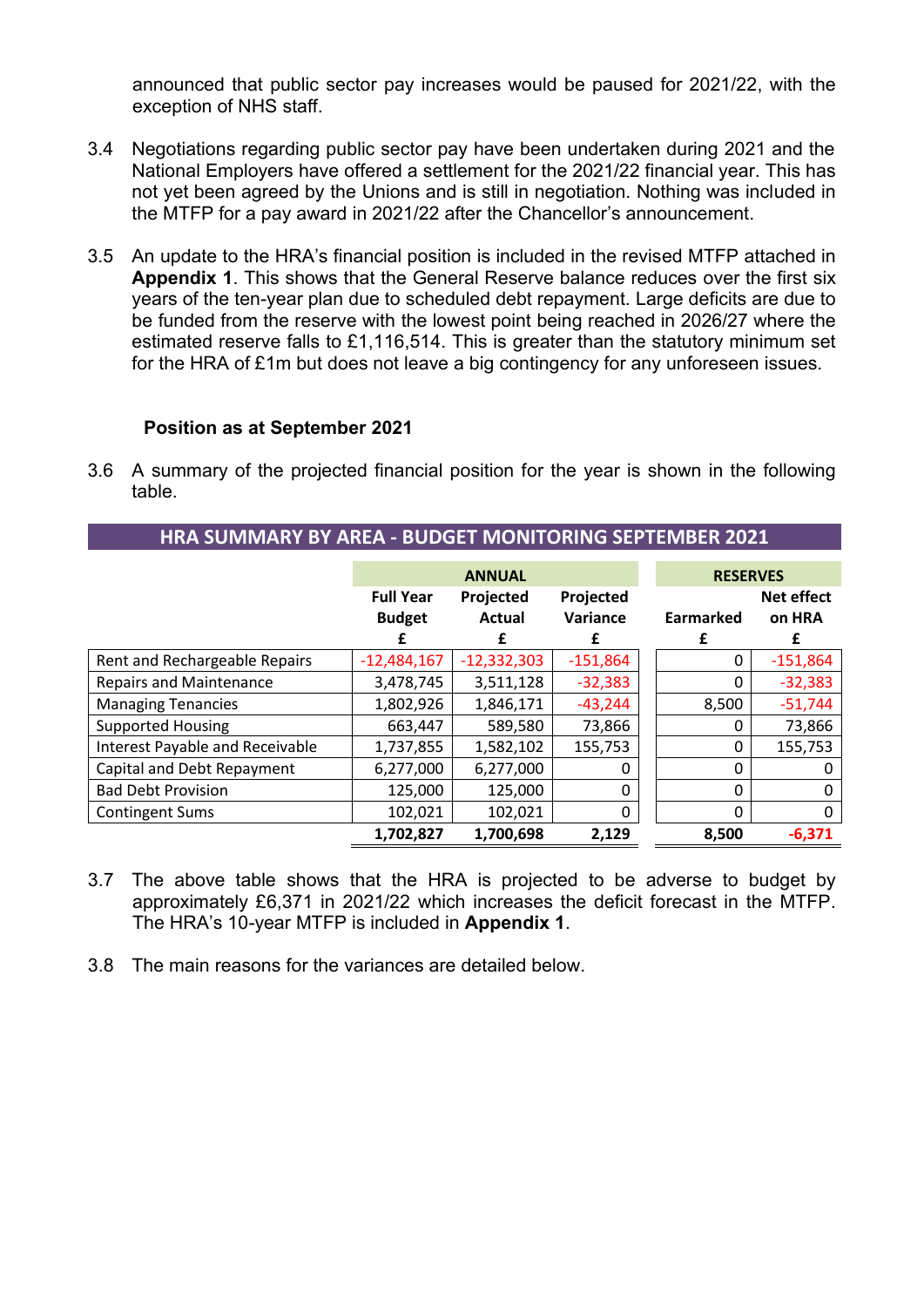#### **HRA VARIANCE TO BUDGET SEPTEMBER 2021**

|                                            | £'000  |  |
|--------------------------------------------|--------|--|
| Salary savings (vacancies, maternity etc.) | 303    |  |
| Interest Income and Expenditure            | 156    |  |
| Additional Careline Income                 | 45     |  |
| Materials                                  | 40     |  |
| <b>Staff Advertising</b>                   | $-7$   |  |
| <b>Computer Maintenance</b>                | -15    |  |
| <b>Rehoming Costs</b>                      | -15    |  |
| Disrepair Claims                           | -30    |  |
| Reduced Rent due to Void Dwellings         | $-152$ |  |
| Agency and Consultancy Staff               | $-331$ |  |
| TOTAL - OVERALL PROJECTED VARIANCE         |        |  |

- 3.9 Expected salary savings in year relate to vacancies but are more than offset by agency and consultancy to support services. Some posts as part of the approved restructure have been recruited and costs for advertising these posts (£7k) have been incurred. The Head of Housing is in the process of reviewing the vacancies and any further support required.
- 3.10 Investment income is expected to be above budget by approximately £14k on the HRA and expenditure on the loan interest is expected to be lower than budgeted (£141k) due to lower interest rates chargeable. The budget for the variable interest is at 3.50% yet the chargeable rate was 0.23% in September 2021. The variable rate loan is repayable in March 2022 so although interest payments will be lower in the future, savings of this magnitude will not be seen after 2021/22.
- 3.11 Additional income is being received from Derbyshire County Council for the Careline provision. The Council has been informed that this contribution will no longer be received from April 2023. Further detail is included in the risks noted at 3.21.
- 3.12 Savings are being seen on material costs due to a lower level of repairs being carried out by the internal repairs team. Contractor repairs and maintenance are being carried out at a good level and are expected to be within budget for the year.
- 3.13 Although an upgrade to the main Housing computer system was budgeted, additional costs for implementing UPRN details against dwellings has resulted in a bigger cost. This is expected to be a one-off issue.
- 3.14 An enforcement order issued by Derbyshire Fire Service at Pear Tree Court has resulted in extensive remedial works to the property. Consequently, one tenant has had to be rehoused. The tenant is entitled to statutory Home-loss and disturbance payments which are expected to total around £15k. There have also been capital costs incurred for this incident which are reported in more detail in the Capital Monitoring report later on this Agenda.
- 3.15 Successful disrepair claims have been made against the Council which were not covered by the Council's insurance policy. These claims are usually made in defence of rent arrears action by the landlord and have risen in recent years. They are generally due to long standing repairs and maintenance issues including damp proofing works that may not have been undertaken in a reasonable timeframe. The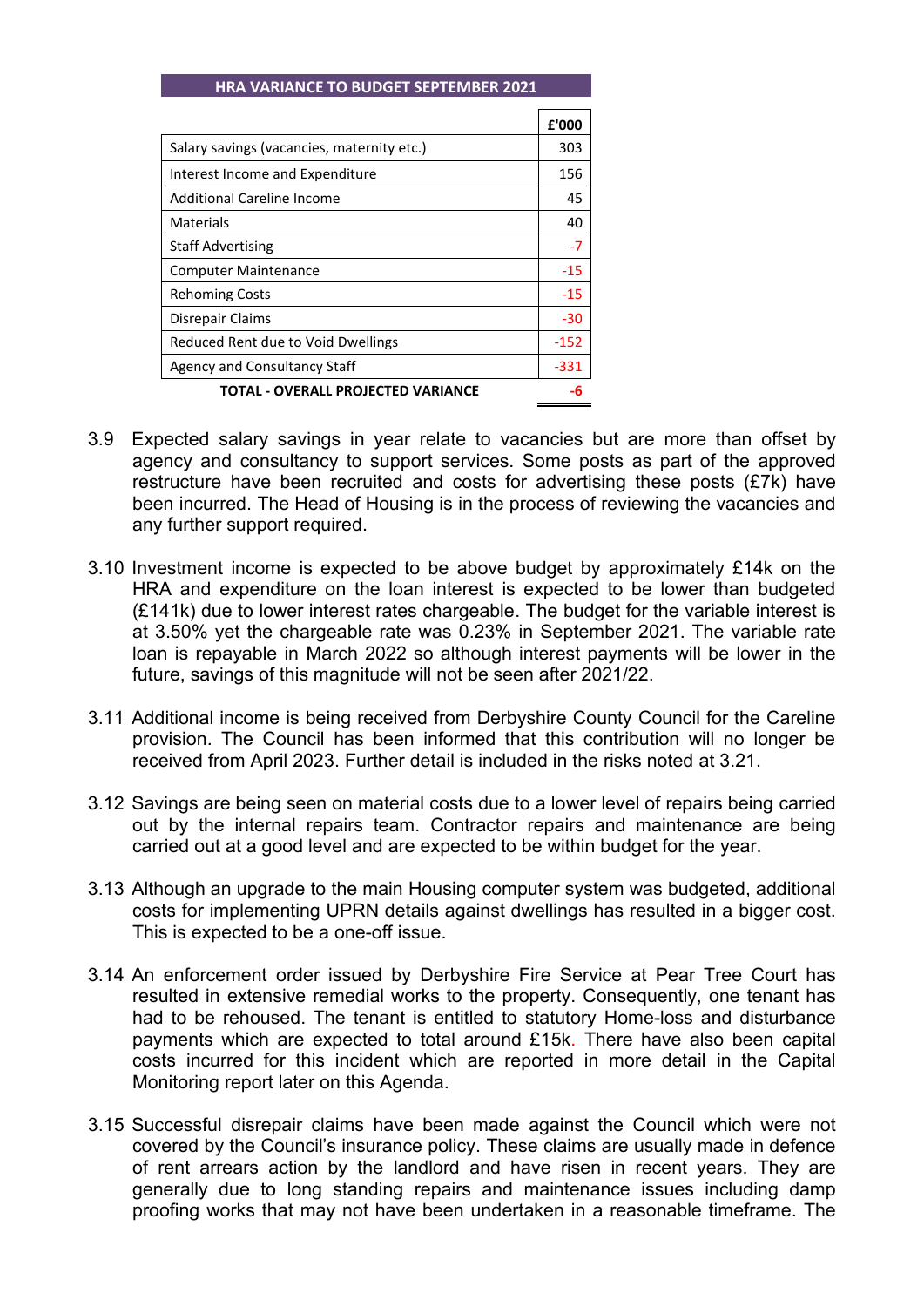claims now appear to be reducing and are not expected to be in excess of £30k. The majority of the payments are made up of the claimant's solicitor costs.

- 3.16 Rental income is lower in year due mainly to rent loss on void properties. The turnaround time of void properties is improving, and the number of vacant properties is reducing, and losses should level out as the year progresses. A budget of £215k for void losses and £21k for Right to Buy (RTB) losses is included as a reduction in the expected rental income each year.
- 3.17 At this stage, RTB is showing a favourable variance as the losses are lower than forecast. A number of applications have been seen however during October which puts a risk on the revenue generation for the year and going forward. If during the remainder of the year another 10 dwellings are sold, this loss will be contained within the budget, any losses above this will impact the deficit further.
- 3.18 Void losses are totalling approximately £221k in the first half of the year. As noted above, this is already above the budget for the year but is expected to level out. The Council also has a number of passive properties that are taken out of the rent roll for varying reasons. Where there is the ability to let properties as they are at decent standard, they are being let to Housing Register applicants as promptly as possible to help mitigate the overall losses.

# **Risk Areas**

#### **Vacancies**

- 3.19 As with the General Fund, the are a number of vacant posts within the HRA especially in the repair and maintenance area, that pose a risk to the financial position due to the added cost of agency and support.
- 3.20 Risks to the shortage of available candidates and also market salaries are present, and the Head of Housing is keeping this issue under review.

#### **Careline**

- 3.21 Derbyshire County Council has now informed the Council that there will no longer be any funding available for the service managed by the Council after March 2023 although a one-year extension of these contracts has been proposed but not yet confirmed.
- 3.22 A working group including all districts and the County Council has been set up to determine next steps and hopefully mitigate losses for all parties.
- 3.23 Another potential risk to the HRA for the Careline service is the transfer to digital from analogue. Costs of changes are under review and will be considered as part of the overall future Careline provision.
- 3.24 The Head of Housing will report progress and any potential changes to the current Carline service to Housing and Community Services Committee at a future meeting.
- 3.25 A contribution of £130k per annum from the County Council is included over the life of the HRA MTFP. A loss of this level will push the HRA's General reserve below the minimum balance of £1m within four years. This is a huge financial and potentially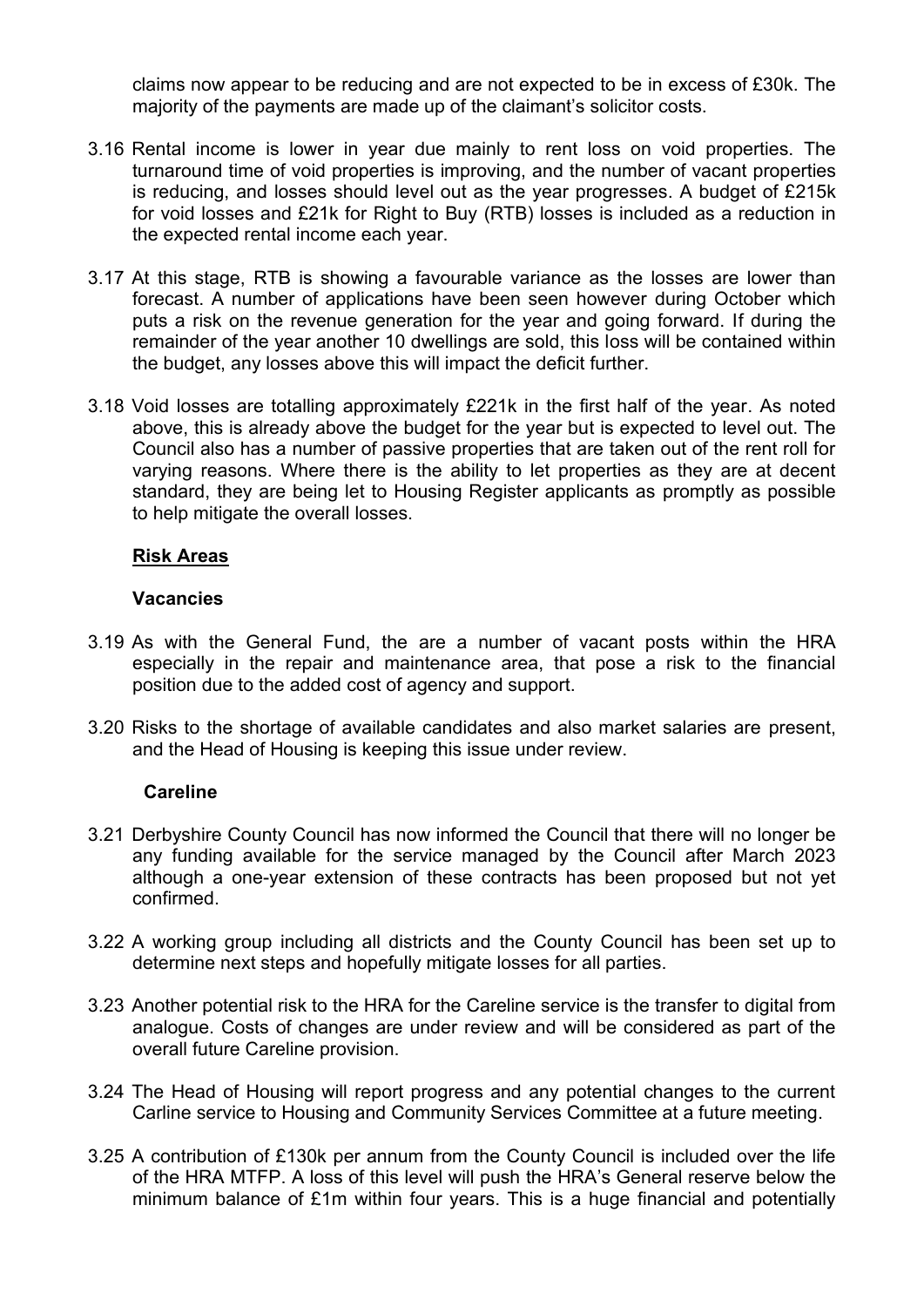reputational risk as the service in its current format is not sustainable without the County contribution. A full review of the service is now in progress.

# **4.0 Financial Implications**

4.1 Detailed in the report.

# **5.0 Corporate Implications**

**Employment Implications** 

5.1 None.

# **Legal Implications**

5.2 None.

# **Corporate Plan Implications**

5.3 There are no specific targets within the Corporate Plan but ensuring sustainability of the Council's financial position enables services to deliver targets included with the Plan.

# **Risk Impact**

- 5.4 None.
- **6.0 Community Impact**

# **Consultation**

6.1 None.

# **Equality and Diversity Impact**

6.2 None.

# **Social Value Impact**

6.3 None.

# **Environmental Sustainability**

- 6.4 None.
- **7.0 Background Papers**
- 7.1 None.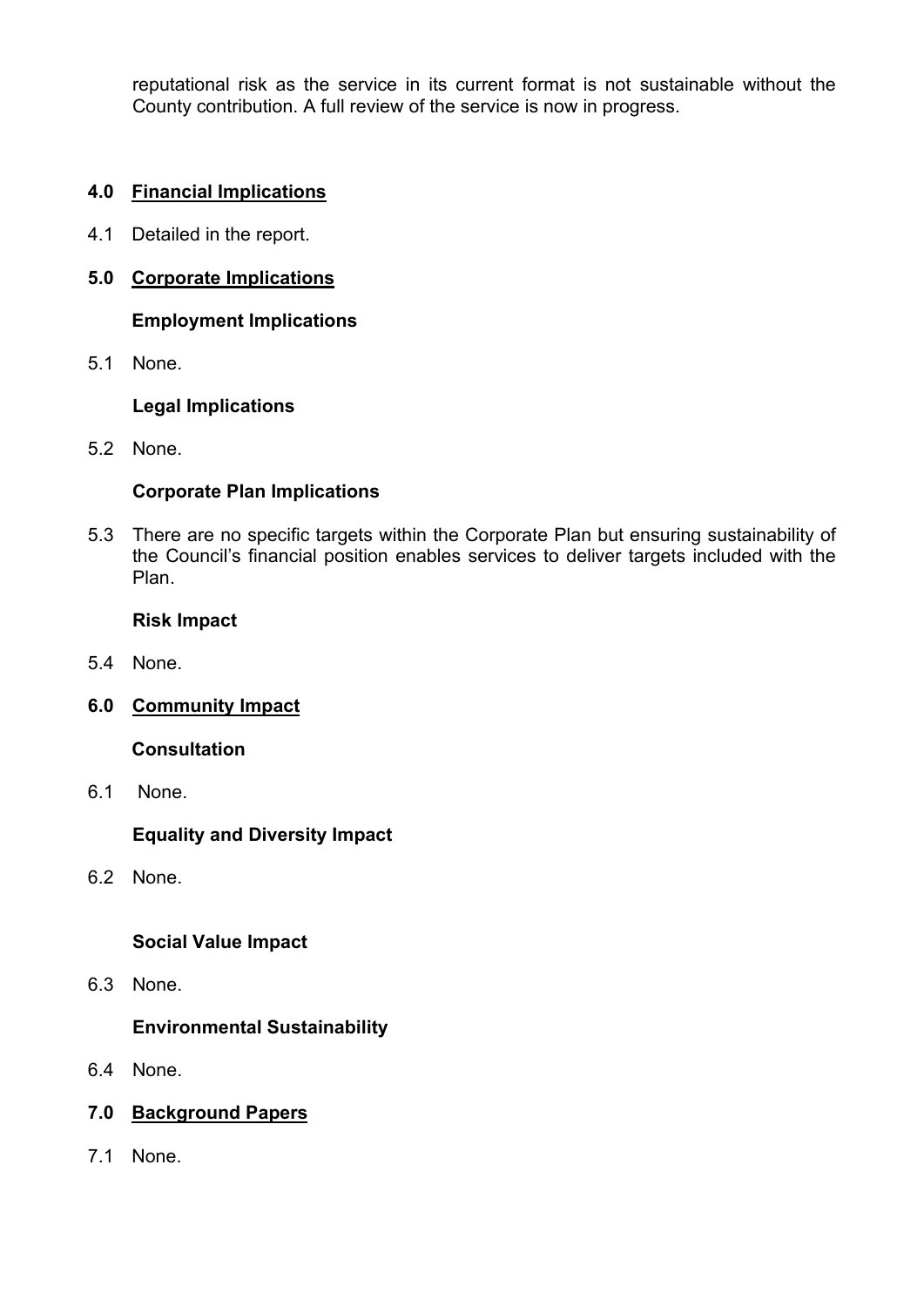#### **APPENDIX 1**

# **HOUSING REVENUE ACCOUNT FINANCIAL PROJECTION - NOVEMBER 2021**

|                                          | 2021.22                   | 2022.23                   | 2023.24   | 2024.25         | 2025.26         | 2026.27         | 2027.28   | 2028.29         | 2029.30         | 2030.31         | 2031.32         |
|------------------------------------------|---------------------------|---------------------------|-----------|-----------------|-----------------|-----------------|-----------|-----------------|-----------------|-----------------|-----------------|
|                                          | Approved<br><b>Budget</b> | Proposed<br><b>Budget</b> | Forecast  | <b>Forecast</b> | <b>Forecast</b> | <b>Forecast</b> | Forecast  | <b>Forecast</b> | <b>Forecast</b> | <b>Forecast</b> | <b>Forecast</b> |
|                                          | £'000                     | £'000                     | £'000     | £'000           | £'000           | £'000           | £'000     | £'000           | £'000           | £'000           | £'000           |
| <b>INCOME</b>                            |                           |                           |           |                 |                 |                 |           |                 |                 |                 |                 |
| Rental Income                            | $-12,385$                 | $-12,577$                 | $-12,838$ | $-13,141$       | $-13,450$       | $-13,766$       | $-14,089$ | $-14,419$       | $-14,756$       | $-15,100$       | $-15,452$       |
| Non-Dwelling Income                      | $-127$                    | $-130$                    | $-133$    | $-136$          | $-140$          | $-143$          | $-147$    | $-151$          | $-155$          | $-159$          | $-163$          |
| <b>Supporting People Grant</b>           | $-130$                    | $-130$                    | $-130$    | $-130$          | $-130$          | $-130$          | $-130$    | $-130$          | $-130$          | $-130$          | $-130$          |
| Other Income                             | $-177$                    | $-177$                    | $-177$    | $-177$          | $-177$          | $-177$          | $-177$    | $-177$          | $-177$          | $-177$          | $-177$          |
| <b>Total Income</b>                      | $-12,819$                 | $-13,014$                 | $-13,278$ | $-13,584$       | $-13,897$       | $-14,216$       | $-14,543$ | $-14,877$       | $-15,218$       | $-15,566$       | $-15,922$       |
| <b>EXPENDITURE</b>                       |                           |                           |           |                 |                 |                 |           |                 |                 |                 |                 |
| <b>General Management</b>                | 1,848                     | 1,889                     | 1,932     | 1,975           | 2,020           | 2,065           | 2,112     | 2,160           | 2,209           | 2,259           | 2,310           |
| <b>Supporting People</b>                 | 951                       | 976                       | 1,001     | 1,028           | 1,056           | 1,084           | 1,114     | 1,145           | 1,178           | 1,212           | 1,247           |
| Responsive                               | 1,406                     | 1,439                     | 1,473     | 1,509           | 1,545           | 1,582           | 1,620     | 1,658           | 1,698           | 1,739           | 1,781           |
| <b>Planned Maintenance</b>               | 1,975                     | 2,024                     | 2,072     | 2,123           | 2,174           | 2,227           | 2,281     | 2,336           | 2,393           | 2,452           | 2,511           |
| <b>Bad Debt Provision</b>                | 125                       | 125                       | 128       | 131             | 134             | 137             | 140       | 144             | 147             | 151             | 154             |
| Interest Payable & Receivable            | 1,738                     | 1,738                     | 1,738     | 1,738           | 1,738           | 1,738           | 1,738     | 1,738           | 1,739           | 2,672           | 2,673           |
| Depreciation                             | 4,127                     | 4,064                     | 4,044     | 4,023           | 4,003           | 3,983           | 3,963     | 3,943           | 3,924           | 3,904           | 3,884           |
| <b>Net Operating Income</b>              | $-649$                    | $-759$                    | $-890$    | $-1,057$        | $-1,227$        | $-1,400$        | $-1,574$  | $-1,752$        | $-1,930$        | $-1,177$        | $-1,363$        |
| <b>Known variations:</b>                 |                           |                           |           |                 |                 |                 |           |                 |                 |                 |                 |
| Reversal of Depreciation                 | $-4,127$                  | $-4,064$                  | $-4,044$  | $-4,023$        | $-4,003$        | $-3,983$        | $-3,963$  | $-3,943$        | $-3,924$        | $-3,904$        | $-3,884$        |
| Capital Expenditure                      | 1,683                     | 1,470                     | 1,433     | 1,477           | 1,516           | 1,547           | 1,182     | 1,261           | 1,489           | 2,103           | 1,605           |
| <b>Disabled Adaptations</b>              | 300                       | 300                       | 300       | 300             | 300             | 300             | 300       | 300             | 300             | 300             | 300             |
| Asbestos and Health & Safety Surveys     | 100                       | 100                       | 100       | 100             | 100             | 100             | 100       | 100             | 100             | 100             | 100             |
| Debt Repayment - Balance of Depreciation | 1,444                     | 1,594                     | 2,011     | 1,646           | 1,587           | 1,936           | 1,881     | 1,782           | 1,535           | 901             | 1,379           |
| <b>Major Repairs Reserve</b>             | 600                       | 600                       | 300       | 600             | 600             | 200             | 600       | 600             | 600             | 600             | 600             |
| Asset Replacement Earmarked Reserve      | 45                        | 45                        | 45        | 45              | 45              | 45              | 45        | 45              | 45              | 45              | 50              |